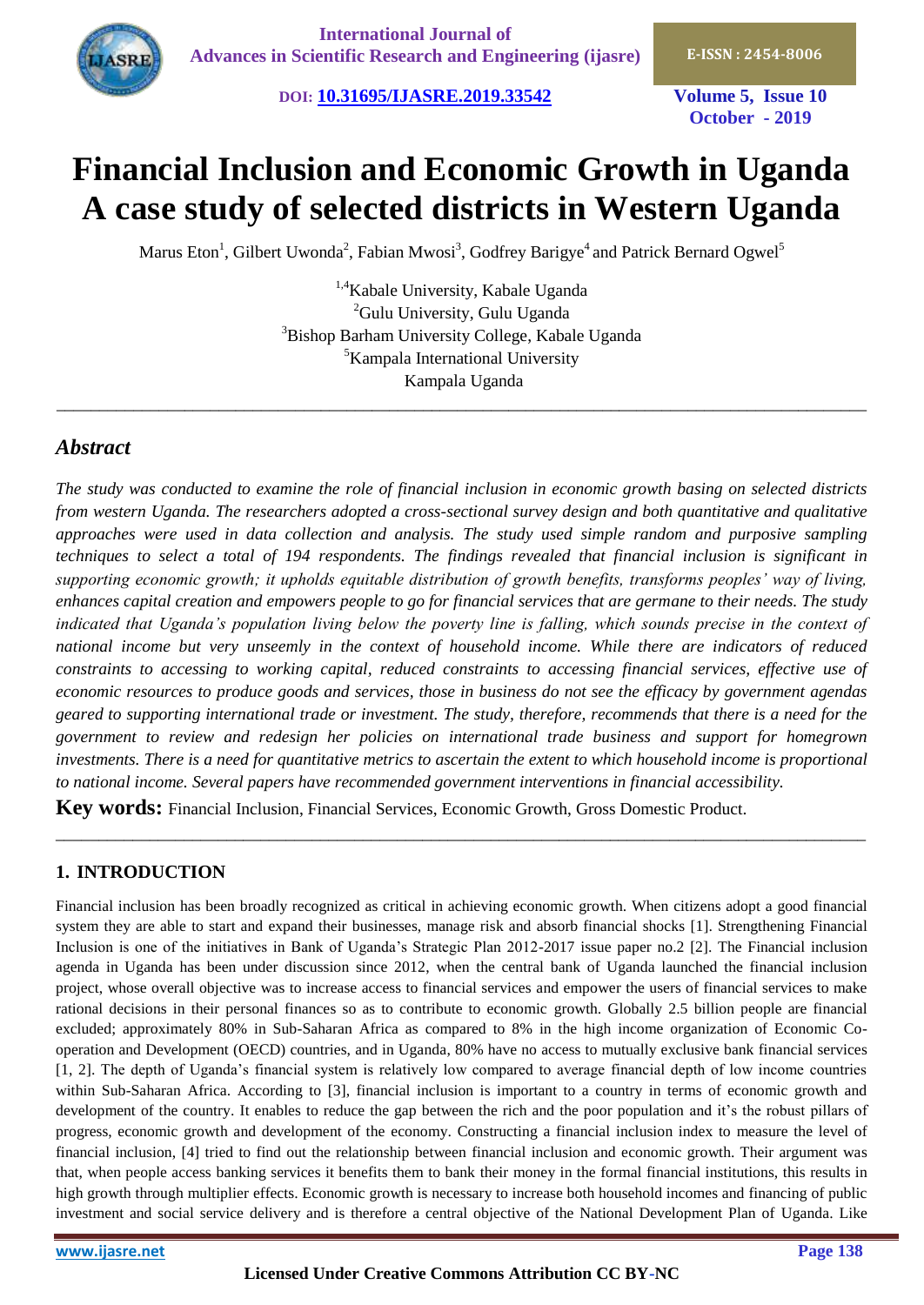many developing countries, Uganda has undergone a major economic transformation to develop market-based institutions [5, 6, 7]. The economy of Uganda advanced by 6.8 percent in the 3rd quarter of 2018 following an upward revised 5.2% expansion in the previous period, it was the strongest growth rate since the last quarter of 2014[8]. The Gross Domestic product (GDP) growth is expected to be above 5 percent in 2018 and could rise further to 6 percent in 2019 [9]Uganda's main sources of growth has been good economic policies that led to increase in agricultural incomes, foreign direct investment, remittances by Ugandans living abroad and the high growth of the real estate sector [10]. It's also believed that Uganda's economic growth has been partly driven by private sector investment increment in the areas of construction and support from development partners in the areas of public sector spending on social services. In spite of the high regard given to financial inclusion as an integral part of development agenda in the world, the level of financial inclusion still remains low, with about two billion people having no bank accounts [1]. [11] observed that Uganda has made improvements over the years, in terms of financial delivery outlets/channels offered by both the formal and informal financial institutions. Financial stability of emerging countries also construes financial inclusion institutions as increasingly important investment vehicles for households and the public.

# **2. PROBLEM STATEMENT**

The Government of Uganda's policy on increasing the level of financial literacy, financial consumer protection and supporting financial institutions innovative technology to increase access to financial services across all income segments in Uganda, is intended to increase Financial Inclusion to all [11]. The inability to access formal financial services has been identified as a key barrier for socio-economic development of developing economies such as Uganda [12, 13, 14, 15]. Access to formal banking services still remains very low, at only 20% predominately in urban locations, indicating high levels of exclusion from the formal financial system [16]. According to [11], Uganda has made improvements over the years in terms of financial delivery outlets/channels offered by both the formal and informal financial institutions. Despite the significant efforts and innovations in the financial sector to improve Financial Inclusion over the years, Ugandan economy is still struggling with the challenge of low levels of Financial Inclusion, with 80% of Uganda's adult population and the majority living in the rural areas have no access to formal banking financial services and this, therefore affects economic growth [16, 17, 15, 3]. It's upon this background that the researchers investigated the contribution of financial inclusion in supporting economic growth in selected districts in western Uganda.

## **3. OBJECTIVE OF THE STUDY**

To establish the contribution of financial inclusion in supporting economic growth in Western Uganda

# **4. LITERATURE REVIEW**

## **4.1 Financial Inclusion**

The term financial inclusion has taken on a multitude of meanings. A review of literature reveals that there is no universally accepted definition of financial Inclusion (FI). The Financial Inclusion can be defined as "the pursuit of making financial services accessible at affordable costs to all individuals and businesses, irrespective of net worth and size respectively [2]. Ensuring the usage and relevance of financial products and services available, focusing on the role of individual attributes needs to be considered by the financial institutions and policy makers respectively, to achieve more effective financial Inclusion (FI) [18]. Similarly,[19] noted that for an individual to get proper benefits of financial products and services, all should be easily accessible, cheap and relevant to individual needs. Access to financial services enables the transformation of lives of the low income earners in developing countries like Uganda. Similarly, [1]observed the inadequate knowledge about the macro-level effects of Financial Inclusion stems, in part, from the challenges associated with measuring it to a consistent basis both a cross countries. Accordingly ,[22]noted that inadequate knowledge makes citizens, especially those with low income not access mainstream financial products such as bank accounts, credit, payments services, insurances and financial advisory. Financial inclusion enables individuals to participate in the growth process by enhancing their access to economic opportunities and broadening their choices, which ultimately makes them more productive and efficient economic agents. An inclusive financial system helps socially omitted individuals to assimilate into the economy by creating opportunities for everyone [20]and thus results in more equitable dispersal of growth benefits. In a related view, [21], observed that it's not possible to attain the goal of inclusive economic growth, without active involvement of the excluded and marginalized. Relatedly, [22, 23]observed that financial sector development promotes propoor and equitable economic growth.

Financial Inclusion has a high beneficial effect on economic growth. According to [24], financial Inclusion had the potential to enhance economic growth and development. The authors also noted that Financial Inclusion is a huge prerequisite for economic growth and development based on its ability to enhance capital creation, financial sector savings and intermediation and by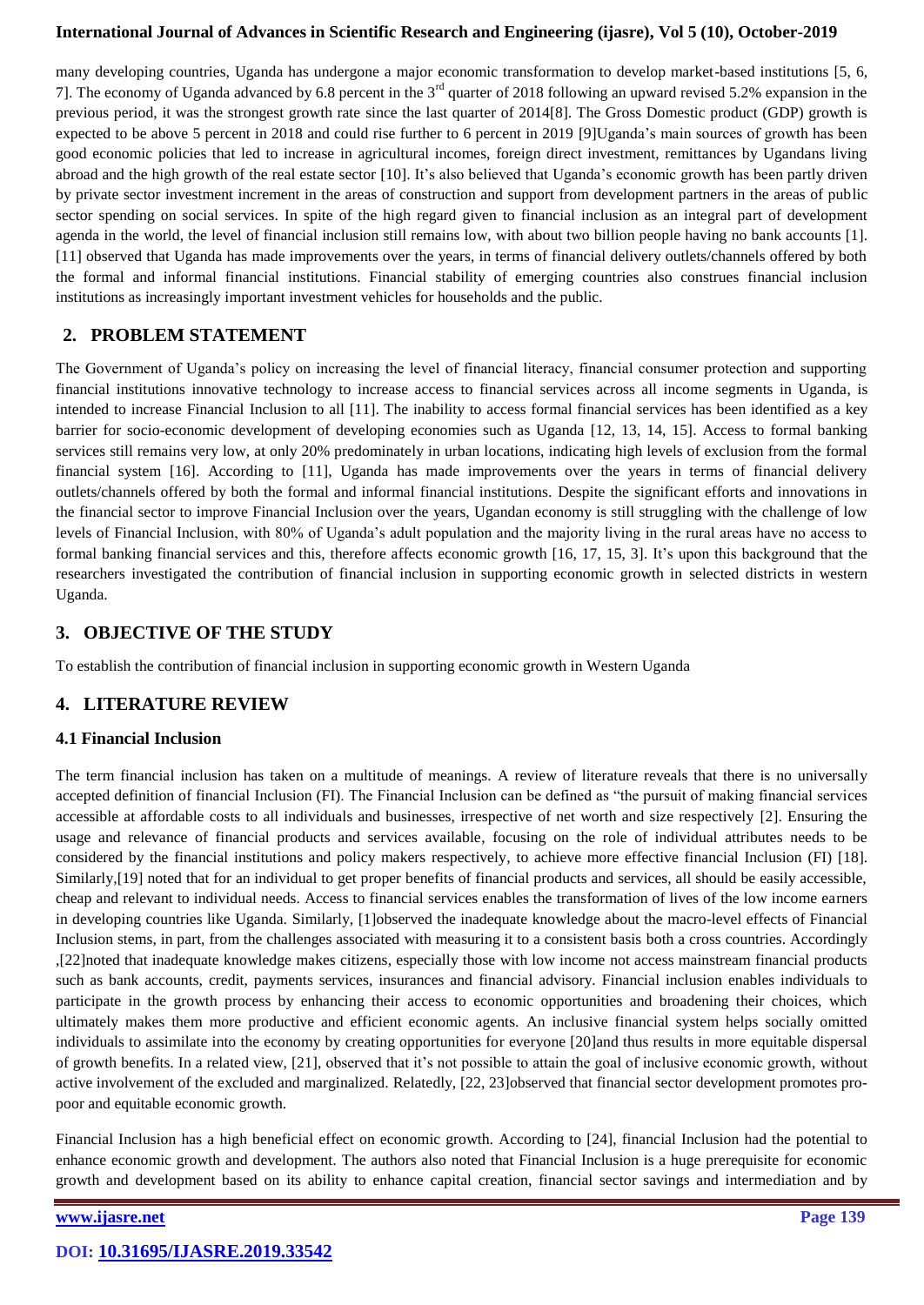implication investment. Financial Inclusion indicators had a positive impact on growth but had to be coupled with financial development[25]. Similarly, [26]found out that various dimensions of Financial Inclusion promoted economic growth. The [27]argued that by lowering constraints to access to credit and lowering participation cost to market for firms and companies could generally boost growth and productivity and reduce inequality in African emerging and developing countries if all are financially included. In a related view, [28]studied the effects of Financial Inclusion on economic growth in Nigeria. He found a significant positive relationship between FI and economic growth. The author also showed that FI greatly influenced poverty reduction and financial intermediation through positively impacted Bank Branch Networks, Loans to rural areas and small enterprises. A well-functioning financial system serves a vital purpose by offering savings, which helps households manage cash flows, finances, businesses and this increases the cash flow thus boosting economic growth. Further still, [29]asserted that financial inclusion helps people to diversify or increase the income stream in the house hold, provides liquidity/cash flow; absorbs shock of adversity by building assets, which enables client to cope with loss through consumption smoothing, thus avoiding the sale of productive assets. Financial inclusion improves the financial status and standard of living of the poor and vulnerable, as it enables them to increase their engagement in economic activities, increase wealth and support employment of household members[30]. Financial inclusion is noted to play a significant role in promoting economic growth as many authors refer to it as a driving force to poverty reduction [31, 3].Similarly,[32] observed that financial inclusion accelerates the flow of credit to small-Scale enterprises, which serves as a new engine of sustaining small-scale enterprises growth and balanced development, because credit provides a significant source of employment and income to the rural dwellers. According to [33, 34]financial inclusion enhances efficient allocation of resources through financial intermediation. Financial intermediation is the movement of money from those who have excess to those who have shortage. The movement of money to those who make use of it improves resource allocation efficiency, especially in rural areas.

Allowing broad access to financial services, without price or non-price barriers to their use is likely to benefit the poor people and other disadvantaged groups through better access to credit which enables them to pull themselves out of poverty and support economic growth [1]. Similarly there is a link between financial inclusion and micro economic stability through capitalization and growth of new non-financial firms. This notion is further supported by [36], who argues that financial development is associated with more efficient allocation of capital. At the same time, [37] noted that Financial Inclusion was a key determinant of sustainable and inclusive growth which could bring out exceptional untapped potential of savings, consumption and investment propensities of the poorer sections of society. Similarly, [21]observed that Financial Inclusion and development has come up with a view that socio economic factors like income inequality, literacy and Urbanization are important factors that have an effect on Financial Inclusion. According to [38]several indicators of financial inclusion and the authors argued that financial inclusion should be measured by a comprehensive index of several indicators, such as access indicators, availability indicators as well as usage indicators, which would ensure an inclusive financial system, where all people will have the opportunity to participate in the growth process of a country. Similarly, [39]observed that Financial inclusion was a significant determinant of the factors of production, as well as capital per worker, which invariably determines the final level of output in the economy.

### **4.2 Economic Growth**

Economic growth is the increase in income per capita of a country over a period of time. It's measured in the national productivity of a country which is reflected by the Gross Domestic Product (GDP) of a country per year. A study by [40] observed that Economic growth entails increases in per capita real gross domestic product (GDP) , Viz broadening of the production scale in an entire country, or efficient usage of her economic resources to produce goods and services. Despite lower-than expected average income growth, Uganda has made substantial progress in improving household incomes and the proportion of the population living below poverty line fell to 19.7% from 21% [41]. Government supported Savings and Credit Cooperative Organizations (SACCO's) have enabled many households to grow their enterprises, particularly those that emerged to advance the common economic interest of a particular group[42]. Much emphasis has been put on addressing key constraints to production and productivity, marketing of agricultural products, access to finances and enhanced value addition through the development of agroindustries these are all geared towards supporting economic growth [42]. Accordingly, [28] examined the relationship between financial inclusion and economic growth and found out that there is a significant relationship between financial inclusion and economic growth in Nigeria in the period 1980-2012 by applying Ordinary Least Square (OLS) method. Similarly,[43]also studied the relationship between Financial Inclusion and economic growth in Kenya during the period 2002-2012. He used the OLS method to estimate the effect of financial inclusion proxied by (branch networks, number of mobile money users/accounts, number of automated teller machines in the country and bank lending rates) on economic growth proxied by Gross Domestic Product(GDP) growth. He found a positive impact on the variables of financial inclusion Viz. branches network and bank loan rate on economic growth. Using data from 1980-2014,[44]showed that financial inclusion has a positive effect on economic growth in the short run and long run. Similarly, [45]examined the economic impact of financial inclusion in India from gender perspective. Using panel data from 2007-2012, the author found a positive gender premier of effect of financial inclusion on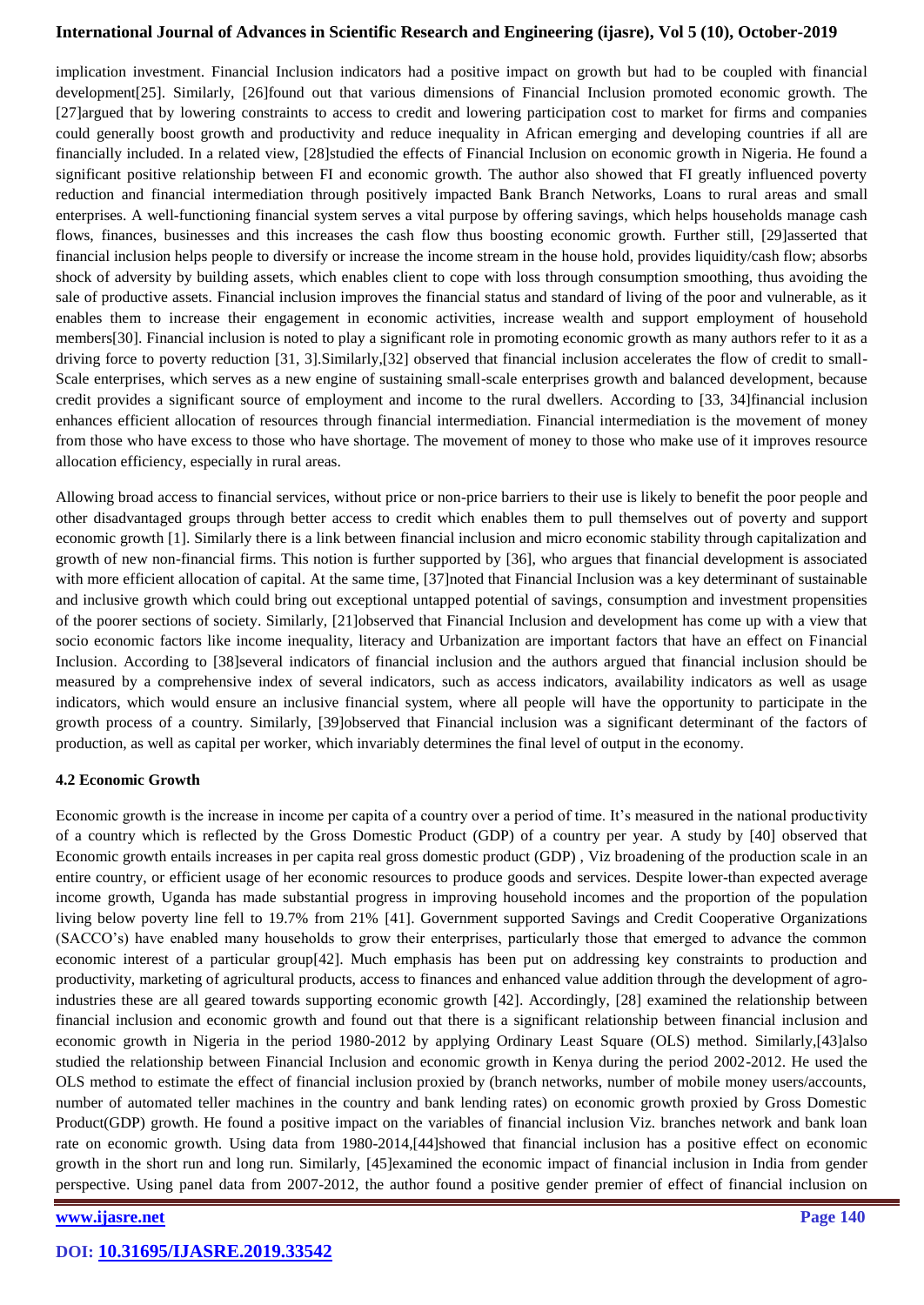income in favor of women. Specifically, financial inclusion programmes were found to increase incomes of women by 8.40% compared to 3.97% for men. A study by [46] observed that too much finance in developing countries as compared to that required for the potential needs of structural change, does not increase growth rate any further. It becomes negative when rapid growth in financial development is not accompanied by sufficient growth in real output. This complements the idea considered in [47]regarding the optimal structure of finance given the different development level of a country. Similar studies by [48, 49]stress that private credit towards firms and households can have different impact on economic growth. Research by [50] observed that financial instability has a negative impact on economic growth only in the short term. However, financial development affects economic growth positively in the short and long terms. In another view, [51]concluded that financial instability is detrimental to economic performance, with the effect of a financial crisis being more dangerous in less developed and closed economies due to the poor quality of institutions, compared to the liberalized and open economies of advanced countries. Liberalized financial systems can exhibit extreme volatility, resulting in financial crises which can have a dramatic impact on economic prosperity [52]. Financial instability in most cases would severely hamper the growth process of developing economies and this would also affect developed economies growth as well [53]it's therefore assumed that financial stability plays a positive role in a counties growth process. Accordingly, [49, 48]observed that access to credit by households and private firms can have different impact on economic growth. This therefore means that financing would facilitate economic growth indirectly through relaxation of working capital constraints, supporting additional investments, international trades and enhancement of investments in education [49]. Similarly [54]observed that access to finance stimulates economic growth, strengthens competitiveness and demand for labor. In line with income inequality, [12]asserted that income inequality is often the result of unequal economic opportunities and monopolized markets which often leads to the marginalization of the poor and financial inclusion would be low in countries with great income disparities. From African perspective,[55] observed that a constant and decreasing return to scale exist between technological progress, productivity and growth in Uganda. That is, an increase in the level of technology, capital stock and labor were found to increase economic growth.

#### **4.3 Financial inclusion and economic growth**

[56] investigated the role of financial inclusion on poverty reduction and economic growth in Africa. ATM, bank branches and government expenditures were found to be the most robust predictors for financial growth on poverty. A related study conducted in Turkey found that income is positively and significantly correlated with financial inclusion [57]. This study also established Turkey as having the lowest financial inclusion level among EU countries. Focusing on microfinance, [58]found that economic growth and development of a nation depend on the expansion of the banking and financial services to the currently financiallyexcluded class of citizens. In addition, the need to educate the public on the benefits of a financial superstructure remains necessary in developing countries. In Iraq, the nexus between financial inclusion and economic development found no relationship between financial inclusion indicators and economic growth during the period 1990 – 2016 [59]. More efforts were needed to enhance and extend the financial inclusion in Iraq through financial literacy, consumer protection and providing financial services to low income people. Exploring the effect of financial institutions access and financial markets access on economic growth in transition economies of Central and Eastern European Union during 1996-2014, a significant causal interaction was revealed only between financial markets access and economic growth[57]. This was contrary to the bilateral causality that is often reflected in literature. Using the overall rate of economic penetration of financial services and the overall rate of use of financial services to examine the causal relationship between financial inclusion and economic growth in West African Economic and Monetary Union (WAEMU), [60] found no causality between economic growth and financial inclusion indicators at the scale (1 -2 years). However, a bilateral causality was found between financial inclusion and economic growth at scale  $(4 - 8$  years). The study scope was 2006 to 2015. Hamad & Zunaidah (2018) concluded that optimistic views for financial inclusion on growth based on accessibility of financial services include expansion of bank branches, minimizing barriers in access to fiancé and contribution to the banking sector. Otherwise, studies that confirmed negative or weak contribution of financial inclusion on growth are conducted in economies where the financial systems are weak, and low availability of financial systems.

# **5. METHODOLOGY**

The study used a cross-sectional survey design. Both quantitative and qualitative approaches were used in data collection and analysis. This was chosen to ensure that the study accurately described the true nature of the existing conditions at an explicit point in time. The study used simple random and purposive sampling techniques to select a total of 194 respondents to collect the data. Data was collected from the districts of Mbarara (55), Kasese (44), Kabale (45) and Fort Portal (50) respectively. The choice of the number of respondent's depended on the average population of each district under study. The study employed both descriptive and correlation analysis. Descriptive analysis was adopted to identify and obtain the contributions of financial inclusion on economic growth. Self-administered questionnaires were used to enable each participant have adequate time to reflect and respond to the same questions in a predetermined order. A 5-point Likert scale was used ranging from 1-5 where 1(strongly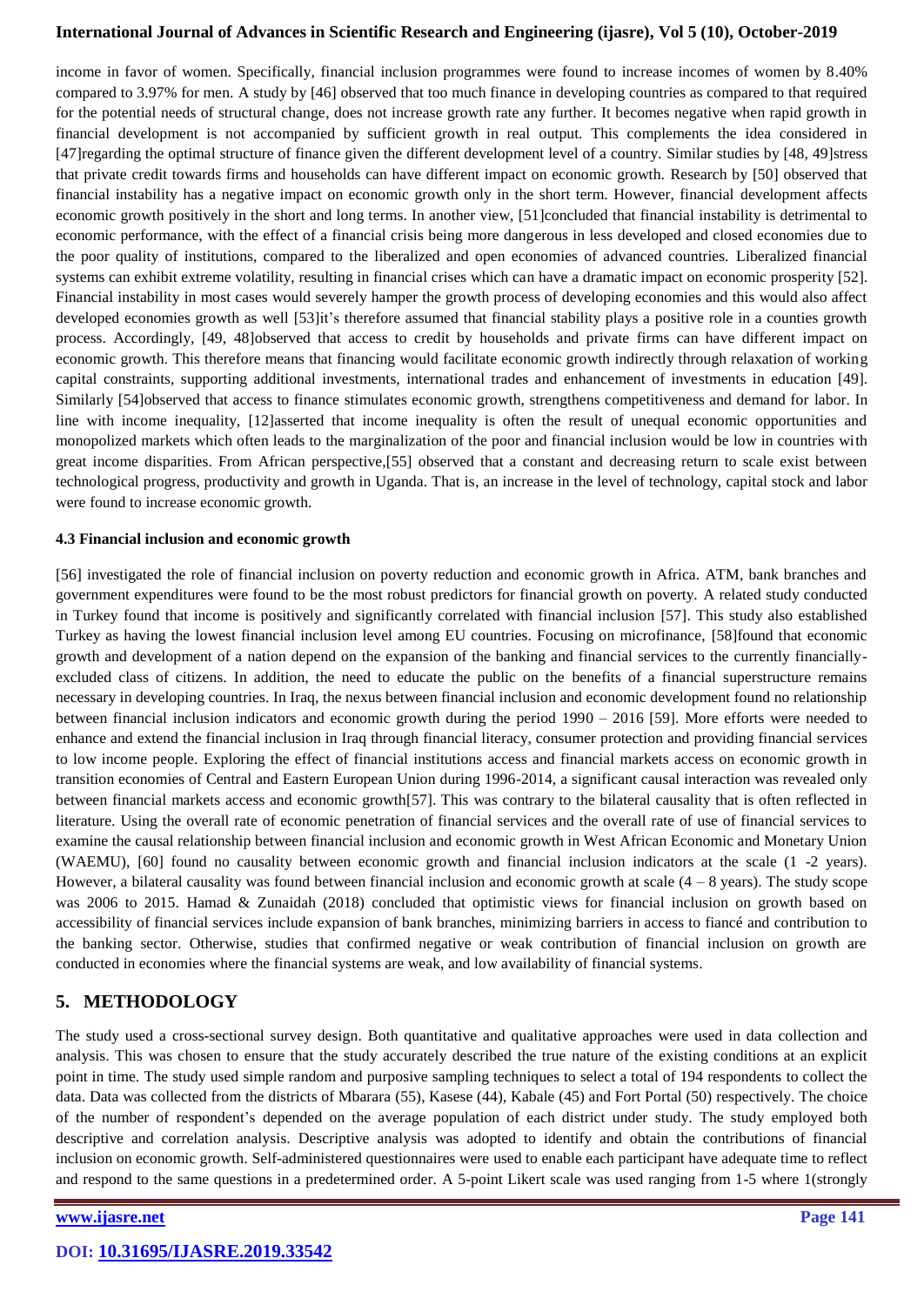disagree), 2(disagree), 3(not sure), 4(agree), 5(Strongly agree). Correlation analysis was used to establish the relationship between the constructs.

# **6. RESULTS**

| Variable            | <b>Cronbach's Alpha</b> | <b>Cronbach's Alpha Based on</b><br><b>Standardized Items</b> | N of Items |  |
|---------------------|-------------------------|---------------------------------------------------------------|------------|--|
| Financial inclusion | .779                    | .781                                                          | 20         |  |
| Economic growth     | .672                    | .676                                                          | 21         |  |
| Over all            | 0.726                   | 0.729                                                         | 41         |  |

## **Table 1.Reliability Statistics**

#### *Source: Field data, 2019*

Examining the reliability of the items used, Cronbach's Alpha coefficient was used to examine the internal consistency. Accordingly,  $(\alpha = .726)$ , which was above the acceptable 0.7 indicated that the items were internally stable and adequate for generalization of results. High consistency was evident in items on financial inclusion  $(\alpha = 781)$  than items on economic growth  $(\alpha = .672)$ . This could be attributed to the difficulty associated to measuring economic growth and the abstract indicators of economic growth.

| <b>Table 2.Dackground characteristics</b> |                   |           |                |  |  |  |  |
|-------------------------------------------|-------------------|-----------|----------------|--|--|--|--|
| <b>Variable List</b>                      | <b>Categories</b> | Frequency | <b>Percent</b> |  |  |  |  |
| Gender                                    | Male              | 113       | 66.1           |  |  |  |  |
|                                           | Female            | 58        | 33.9           |  |  |  |  |
|                                           | Total             | 171       | 100            |  |  |  |  |
| Age                                       | $20 - 35$         | 52        | 30.4           |  |  |  |  |
|                                           | $36 - 50$         | 92        | 53.8           |  |  |  |  |
|                                           | 50 and above      | 27        | 15.8           |  |  |  |  |
|                                           | Total             | 171       | 100            |  |  |  |  |
| <b>Marital</b> status                     | Single            | 69        | 40.4           |  |  |  |  |
|                                           | Married           | 94        | 55             |  |  |  |  |
|                                           | Others            | 8         | 4.7            |  |  |  |  |
|                                           | Total             | 171       | 100            |  |  |  |  |
| Highest level of education                | Primary           | 34        | 19.9           |  |  |  |  |
|                                           | Secondary         | 88        | 51.5           |  |  |  |  |
|                                           | Tertiary          | 49        | 28.7           |  |  |  |  |
|                                           | Total             | 171       | 100            |  |  |  |  |

# **Table 2.Background characteristics**

### *Source: Field data, 2019*

The participation according to gender indicates that 66.1% were male while 33.9% were female. This still is suggestive of low levels of women financial inclusion and their participation in economic growth. The distribution across gender could be attributed to the extent to which men were more accessible than the women. According to age distribution, 30.4% were youths, 53.8% were adults while 15.8% were old. The statistics on age indicate how the zeal youths have to reduce poverty and unemployment, though structural and institutional factors do not favor them at times. This distribution suggests the fact that the most accessible population constituted the adults, most of whom were found working and managing their businesses. A variation in marital status indicates that 40.4% were single, 55% were married while 4.7% indicate the 'others' option. The statistics suggest that most of the participants were married with additional roles in their families. The statistics on marital status are suggestive of economic and dependency burdens, which mares most of the families in rural Uganda. Examining the variations in their highest level of education, 51.5% had secondary education, 28.7% had tertiary education while 19.9% had primary education. The variations in age suggests that most of the participants had adequate level of understanding to respond to the issues raised in this questionnaire.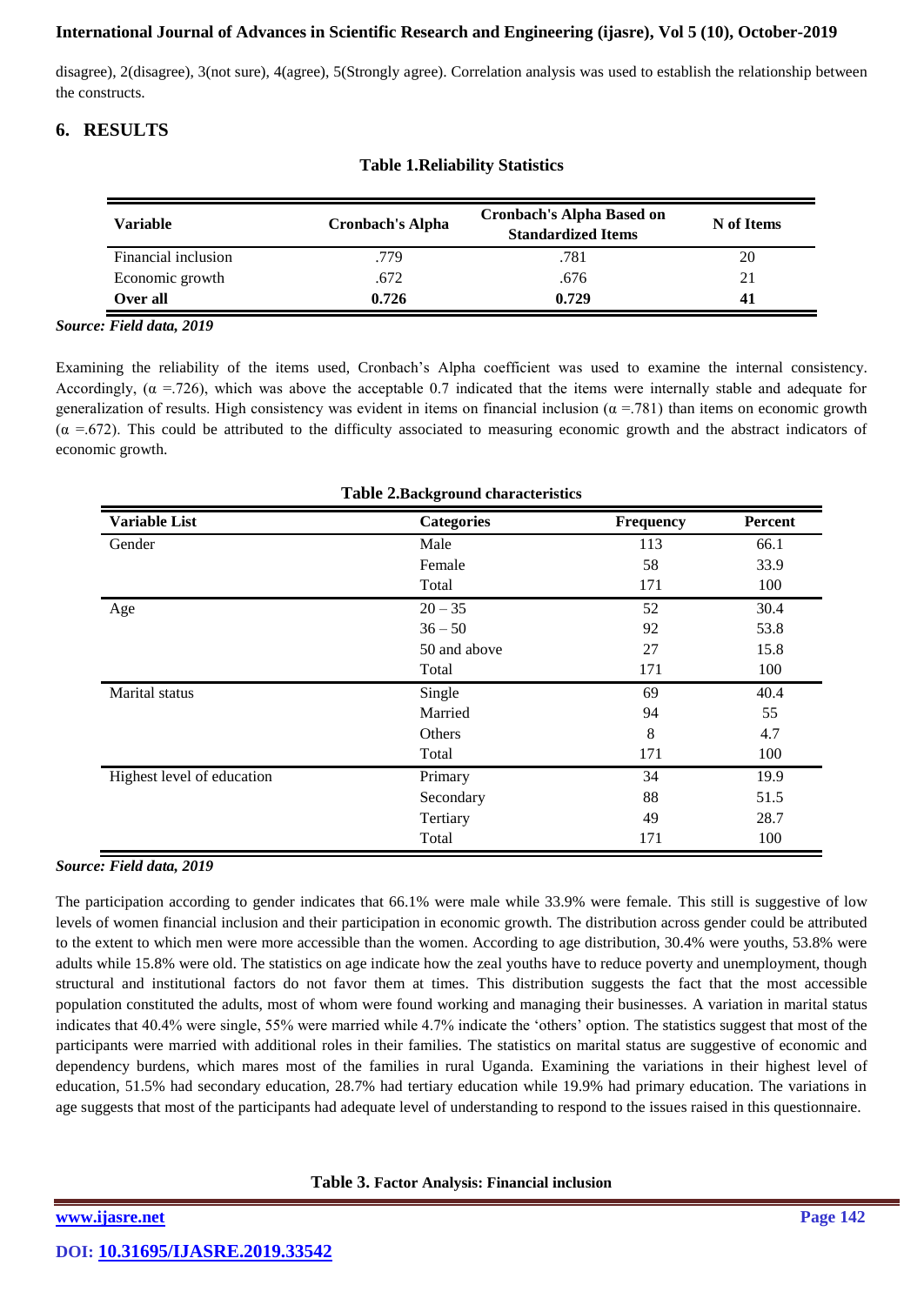| <b>Variable List</b>                                                                     |       | $\mathbf{2}$ |
|------------------------------------------------------------------------------------------|-------|--------------|
| I find it easy accessing affordable financial services                                   |       | 0.552        |
| I normally go financial services that are relevant to my needs<br>2.                     |       | 0.605        |
| 3.<br>Access to financial services has transformed my way of living                      |       | 0.563        |
| Access to financial services promotes equitable distribution of growth benefits<br>4.    | 0.571 |              |
| Access to financial services has enhanced my capital creation<br>.5.                     | 0.523 |              |
| Access to financial services has grown my savings<br>6.                                  | 0.589 |              |
| Access to financial services has increased my participation in the market<br>7.          | 0.698 |              |
| 8.<br>Access to financial services is one way to reduce income inequality in the country | 0.685 |              |
| Access to financial services can support poverty reduction<br>9.                         | 0.55  |              |
| 10. Those with access to financial services enjoy a high financial status                | 0.507 |              |
| 11. Total                                                                                | 4.15  | 2.48         |
| 12. % of Variance                                                                        | 20.77 | 12.39        |
| 13. Cumulative %                                                                         | 20.77 | 33.17        |
| KMO Measure of Sampling Adequacy.                                                        | 0.733 |              |
| <b>Bartlett's Test of Sphericity</b>                                                     |       |              |
| Approx. Chi-Square                                                                       | 835.3 |              |
| Df                                                                                       | 190   |              |
| Sig.                                                                                     | 0.00  |              |

#### *Extraction method: principle analysis*

Using the data reduction procedure of data analysis, KMO measure of sampling adequacy (KMO > .50) is suggestive that running a factor analysis is important in analyzing the behavioral of economic growth. Bartlett's test of sphericity (sig. <.05) is suggestive that the variable indicators extracted have significant relationships amongst themselves. This point to the suitability of the extracted data for factor analysis. However, the extraction suggests that the extracted variables account for 33.2%% of the original data variables. Average factor were apparent in how access to financial services increase participation in the market  $(r = .698)$ , access to financial services reduce income inequality in the country  $(r = .685)$  and how access to financial services has grown people's savings  $(r = .589)$ .

Descriptive statistics on financial inclusion indicates two distinct extents, that is (mean  $\geq$  3.500), which is moderately high; (2.500)  $<$  mean  $<$  3.500), which is moderate and (mean  $<$  2.500), which is low. Moderately high opinions indicated that access to financial services promotes equitable distribution of growth benefits (mean =3.89), transforms peoples' way of living (mean =3.84), enhances peoples' capital creation (mean =3.78), and enable people to go financial services that are relevant to their needs (mean  $=3.68$ ). Moderate opinions indicated that access to financial services supports poverty reduction (mean  $= 3.42$ ) and enables people with access to financial services to enjoy a high financial status (mean =3.26).

### **Table 4. Descriptive Statistics: Financial inclusion**

| <b>Variable List</b> |                                                                                    |      | Std.<br><b>Deviation</b> |
|----------------------|------------------------------------------------------------------------------------|------|--------------------------|
| 1.                   | Access to financial services promotes equitable distribution of growth benefits    | 3.89 | .997                     |
| 2.                   | Access to financial services has transformed my way of living                      | 3.84 | .873                     |
| 3.                   | Access to financial services has enhanced my capital creation                      | 3.78 | .999                     |
| 4.                   | I normally go financial services that are relevant to my needs                     | 3.68 | 1.009                    |
| 5.                   | Access to financial services has increased my participation in the market          | 3.65 | 1.130                    |
| 6.                   | Access to financial services has grown my savings                                  | 3.63 | 1.213                    |
| 7.                   | Access to financial services is one way to reduce income inequality in the country | 3.52 | 1.150                    |
| 8.                   | Access to financial services can support poverty reduction                         | 3.42 | 1.202                    |
| 9.                   | Those with access to financial services enjoy a high financial status              | 3.26 | 1.120                    |
|                      | 10. I find it easy accessing financial services                                    | 2.29 | 1.344                    |
|                      | Average                                                                            | 3.5  | 1.104                    |

**Source: Field data, 2019**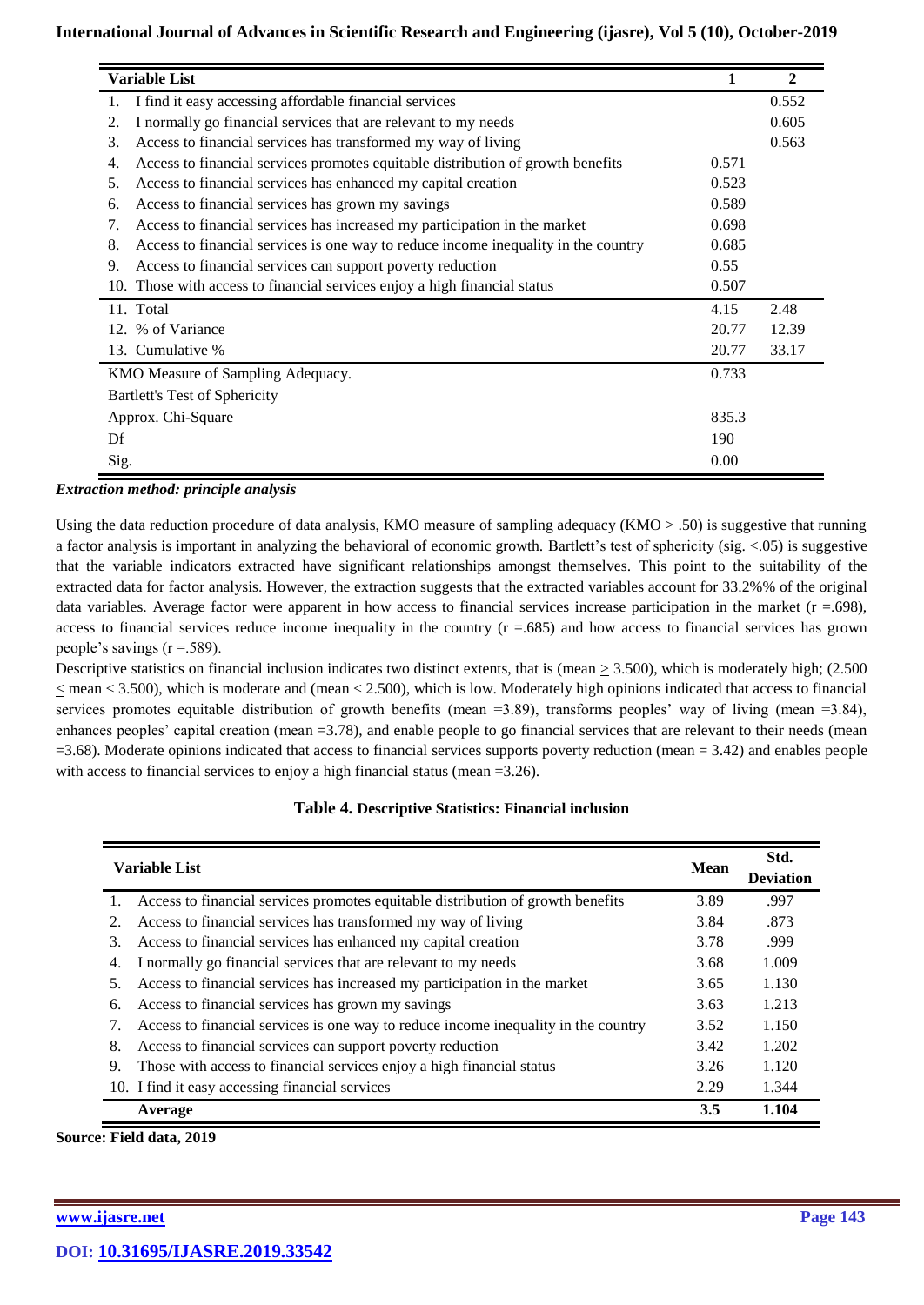On the other hand, low opinions on financial inclusion were indicated on the fact that people find it easy to access financial services (mean =2.29). In line with consistency in opinions raised on financial inclusion, participants appeared to be consistent in their opinions on access to financial services transforming their way of living (Std. dev. =.873), promoting equitable distribution of growth benefits (Std. dev. =.997) and enhancing capital creation. Notwithstanding, divergent opinions remained in participants finding it easy to access financial services (Std. dev. = 1.344) and access to financial services growing their savings (Std. dev.  $=1.212$ ).

|       | <b>Variable List</b>                                                              | 1            | $\mathbf{2}$ | 3     | 4     | 5     |
|-------|-----------------------------------------------------------------------------------|--------------|--------------|-------|-------|-------|
| 1.    | ATMs are widely scattered all over the country                                    |              |              |       |       | 0.807 |
| 2.    | Production in Uganda has increased                                                |              |              |       | 0.795 |       |
| 3.    | This country effectively uses economic resources to produce goods<br>and services |              |              |       | 0.618 |       |
| 4.    | The government of Uganda has programs that support investment                     |              |              | 0.567 |       |       |
| 5.    | Uganda has programs that support international trade                              |              |              | 0.669 |       |       |
| 6.    | Uganda's population that lives below poverty line is falling                      |              | 0.535        |       |       |       |
| 7.    | Uganda has generally reduced constraints to marketing agricultural<br>products    |              | 0.559        |       |       |       |
| 8.    | Uganda has generally reduced constraints to access to financial<br>services       |              | 0.503        |       |       |       |
| 9.    | Bank lending rates in Uganda are generally affordable                             | 0.527        |              |       |       |       |
| 10.   | Uganda's financial system is highly liberalized                                   | 0.631        |              |       |       |       |
|       | 11. There is generally reduced constraints to working capital                     | 0.578        |              |       |       |       |
| Total |                                                                                   | 3.46         | 2.89         | 2.65  | 1.53  | 1.25  |
|       | % of Variance                                                                     | 16.49        | 13.75        | 12.6  | 7.27  | 5.96  |
|       | Cumulative %                                                                      | 16.49        | 30.24        | 42.84 | 50.12 | 56.08 |
|       | KMO Measure of Sampling Adequacy.                                                 | 0.7          |              |       |       |       |
|       | <b>Bartlett's Test of Sphericity</b>                                              |              |              |       |       |       |
|       | Approx. Chi-Square                                                                | 1056.9       |              |       |       |       |
| Df    |                                                                                   | 210          |              |       |       |       |
| Sig.  |                                                                                   | $\mathbf{0}$ |              |       |       |       |

### **Table 5. Factor Analysis: Economic Growth**

#### **Extraction method: principle analysis**

Using the data reduction procedure of data analysis, KMO measure of sampling adequacy (KMO > .50) is suggestive that running a factor analysis is important in analyzing the behavioral of economic growth. Bartlett's test of sphericity (sig. <.05) is suggestive that the variable indicators extracted have significant relationships amongst themselves. This points to the suitability of the extracted data for factor analysis. In addition, the extraction suggests that the extracted variables account for 56.08% of the original data variables. Very high factor loadings were evident in ATMs being widely scattered all over the country  $(r = .807)$ , increase in production ( $r = .795$ ), Uganda having programs that support international trade ( $r = .669$ ) and Uganda having a financial system that is highly liberalized  $(r = .631)$ .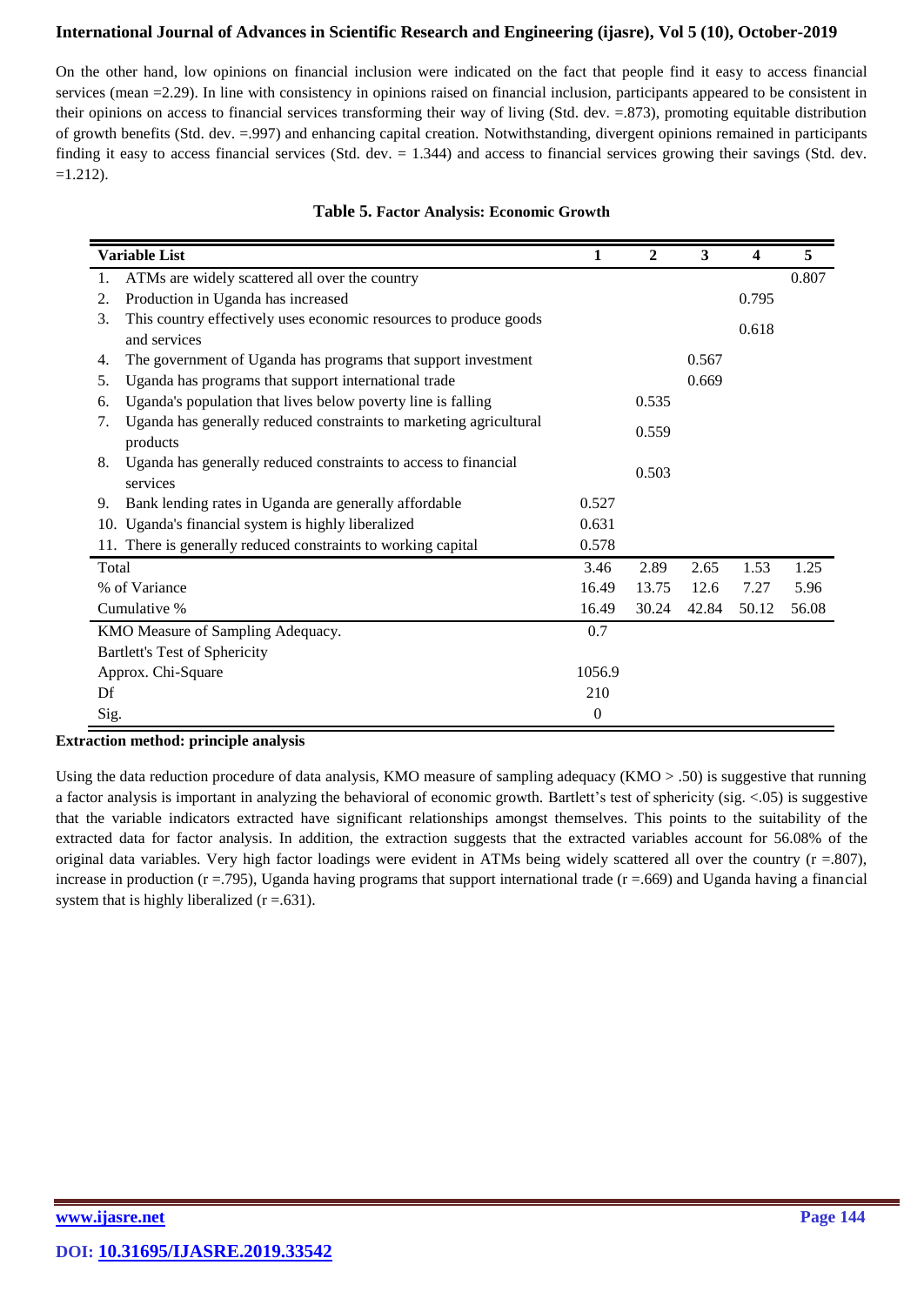| <b>Variable List</b> |                                                                                | <b>Mean</b> | Std.<br><b>Deviation</b> |
|----------------------|--------------------------------------------------------------------------------|-------------|--------------------------|
| 1.                   | Uganda's population that lives below poverty line is falling                   | 4.03        | .785                     |
| 2.                   | There is generally reduced constraints to working capital                      | 3.98        | .955                     |
| 3.                   | Uganda has generally reduced constraints to access to financial services       | 3.87        | .872                     |
| 4.                   | Uganda's financial system is highly liberalized                                | 3.87        | .939                     |
| 5.                   | This country effectively uses economic resources to produce goods and services | 3.78        | 1.093                    |
| 6.                   | Production in Uganda has increased                                             | 3.66        | 1.174                    |
| 7.                   | Bank lending rates in Uganda are generally affordable                          | 3.66        | .977                     |
| 8.                   | Uganda has generally reduced constraints to marketing agricultural products    | 3.64        | .998                     |
| 9.                   | ATMs are widely scattered all over the country                                 | 3.50        | 1.262                    |
|                      | 10. The government of Uganda has programs that support investment              | 2.95        | 1.287                    |
|                      | 11. Uganda has programs that support international trade                       | 2.57        | 1.188                    |
|                      | Average                                                                        | 3.59        | 1.048                    |

## **Table 6.Descriptive Statistics: Economic Growth**

Source: Field data, 2019

Descriptive statistics on economic growth indicates three distinct groups of view and opinions, that is high (mean > 4.000), average (3.500  $\leq$  Mean  $\leq$  4.000), and below average (mean  $\lt$  3.500). Participants consistently indicate a high view point that Uganda's population that lives below poverty line is falling (mean = 4.03; Std. dev. =.785). This can be reflected in the reduced constraints to accessing working capital (mean = 3.98), reduced constraints to access to financial services, which associated to the liberalized financial system (mean =3.89), the effective use of economic resources to produce goods and services (mean = 3.78), the general increased production, which in part is associated to the generally affordable lending bank rates (mean = 3.66) and the reduced constraints to marketing agricultural products both locally and internationally (mean = 3.64). However, Uganda's programs that support international trade (mean  $= 2.57$ ), investment (mean  $= 2.95$ ) and the wide scattering of ATMs all over the country reflect low economic growth.

From the descriptive statistics above it is evident that financial inclusion (mean  $=$  3.5; std.  $=$  1.104) and economic growth (mean  $=$ 3.59; std. = 1.048) suggest that businesses in the districts investigated are on average taking advantage of the existing financial services. Similarly, the statistics on economic growth suggest an average economic growth base in the districts investigated. And while there weren't significant differences expressed in participants' understanding of financial inclusion and economic growth, the above statistics were inadequate to explain the real effect of financial inclusion on economic growth. The regression model was deemed necessary.

### **Table 7.Regression model**

|                            | <b>Unstandardized</b><br><b>Coefficients</b> |               | <b>Standardized</b><br><b>Coefficients</b> | t      | Sig.                 |
|----------------------------|----------------------------------------------|---------------|--------------------------------------------|--------|----------------------|
|                            | B                                            | Std.<br>Error | <b>Beta</b>                                | B      | Std.<br><b>Error</b> |
| (Constant)                 | 3.040                                        | 0.208         |                                            | 14.599 | 0.000                |
| Financial Inclusion        | 0.165                                        | 0.059         | 0.212                                      | 2.818  | 0.005                |
| R                          | 0.212                                        |               |                                            |        |                      |
| R Square                   | 0.045                                        |               |                                            |        |                      |
| <b>Adjusted R Square</b>   | 0.039                                        |               |                                            |        |                      |
| Std. Error of the Estimate | 0.371                                        |               |                                            |        |                      |
| Regression sum of squares  | 1.091                                        |               |                                            |        |                      |
| Residual sum of squares    | 23.219                                       |               |                                            |        |                      |

a: Predictors: (Constant), Financial Inclusion

b: Dependent Variable: Economic Growth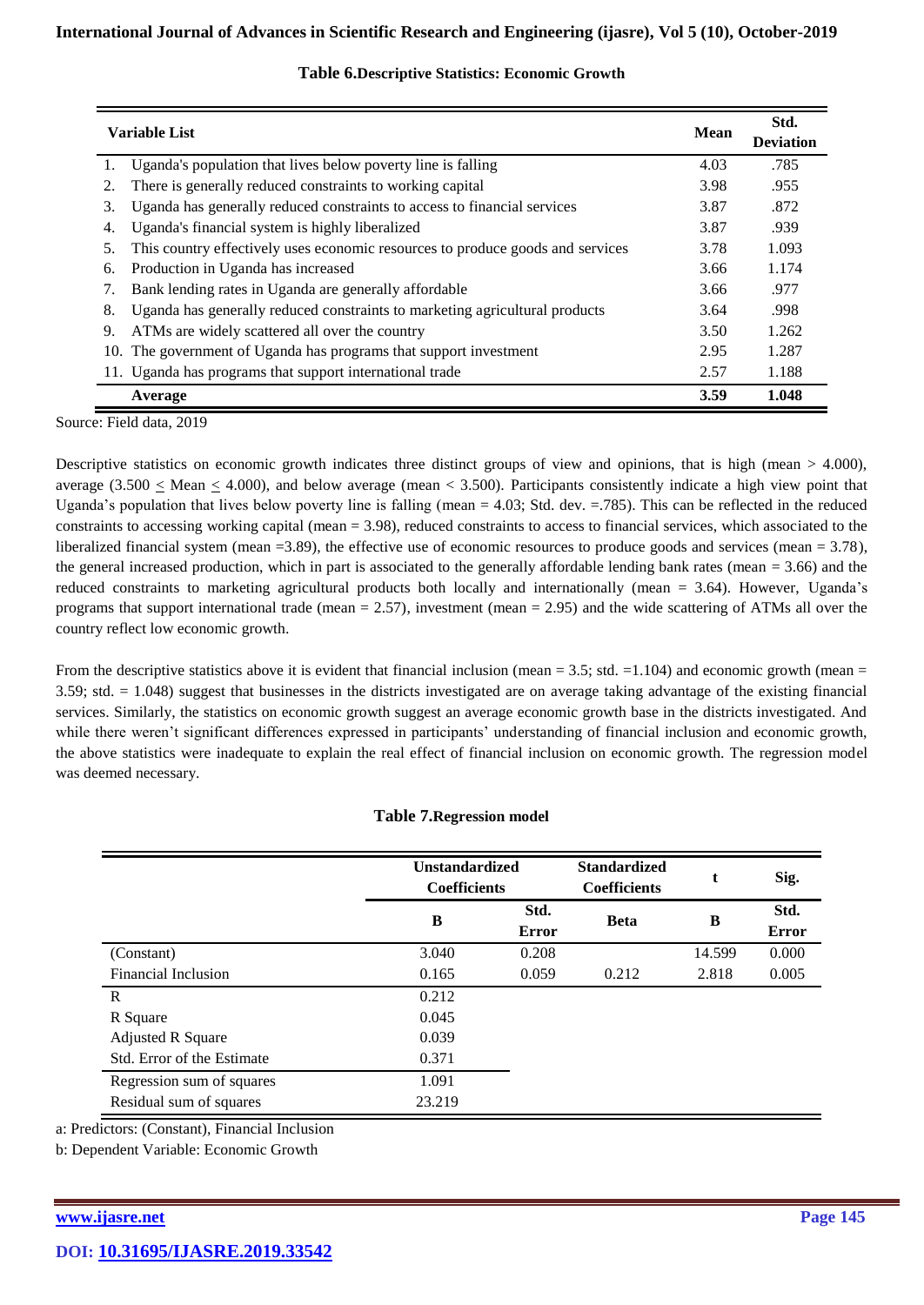It can be observed that the relationship between financial inclusion and economic growth  $(r = .212)$  is significant but very weak. This suggests that as government increases her efforts in ensuring that even the very poor have access to financial services, the effect on economic growth is very low. The (Adjusted R Square  $= 0.045$ ) suggests that financial inclusion can only account for only 4.5% of the variation in the level of economic growth as indicated by the study participants. The low percentage contribution of financial inclusion in the level of economic growth is suggestive of a number of factors that highly explain variations in economic growth in any economy. Regression sum of squares (1.091) is smaller than the Residual sum of squares (23.219), which suggests that this model is not adequate in explaining the level of variation in economic growth accounted for by financial inclusion. It should be noted that the sig. value for the t-statistic is 0.005, which is less than 0.05 suggests that financial inclusion has a significant effect on economic growth when measured at 5% level of significance.

# **7. DISCUSSION**

The study indicated moderate opinions on the fact that access to financial services promotes equitable distribution of growth benefits. The findings agree with [23] who observed that financial sector development promotes pro-poor and equitable economic growth. When people have access to financial services, the chances of borrowing for injecting into business are high, though some might borrow for luxurious spending. The study found that financial inclusion transforms peoples' ways of living, which supports [30]who noted that financial inclusion improves the financial status and standards of living of the poor and vulnerable as it increases their engagement in economic activities, wealth creation and employment of household members. In line with wealth creation, the study indicated that financial inclusion enhances people's capital creation, which agrees with [24] who observed that financial inclusion has the potential to enhance economic growth since financial sector savings and intermediation imply investment. In the same view, the study further indicated that financial inclusion enables people to access financial services that are relevant to their needs. The findings support [19]who noted that for an individual to get proper benefits of financial products and services, all should be accessible, cheap and relevant to individual needs. This view point suggests that the people investigated in this study appreciated the role of financial inclusion to solving personal and individualized needs.

The study indicated moderate opinions on financial inclusion supporting poverty reduction and enabling people to enjoy high financial status. The findings deviate from [28]who investigated the relationship between financial inclusion and economic growth and showed that financial inclusion greatly influences poverty reduction. Onaolop's study was conducted in Nigeria, which is a step ahead of Uganda in terms of economic growth. In Uganda, financial inclusion has aggregately supported poverty reduction in a minority class of people. At household level however, poverty in Uganda is still evident and is on the increase. The possibility of poverty increase amidst financial inclusion is a policy dilemma. Liberalization of the financial sector exposed rural peasants to financial sharks, who have scrupulously squandered the economic growth potentials of the poor. This is a policy issue that require review and urgent attention by the monitoring institutions of the financial sector. In the same line, the findings indicated low positions on people finding it easy to access financial services. The findings support [61]who conducted a study on Financial accessibility and poverty reduction in Lango sub region and found a weak effect of financial accessibility on poverty reduction. This study found isolated pockets of poverty reduction even among those with access to financial resources.

The study was highly consistent that Uganda's population living below poverty line is falling. This disagrees with [41]who observed that the proportion of poor people in Uganda increased to 21.4% in 2016/17 from 19.7% in 2012/2013. Similarly, [41]reported that more Ugandans were increasingly slipping into poverty from 6.6 million in 2012/2013 to 10 million in 2016/17. The study indicated reduced constraints to accessing financial services, which is a product of the highly liberalized financial system. The findings disagree with [52]) who observed that a liberalized financial system can exhibit extreme volatility, resulting in financial crises, which can have dramatic impact on prosperity. Participants indicated low opinions on Uganda having programs that support international trade, which disagrees with [62] who recommended support for international trade, investment in education, relaxation of working capital constraints and supporting additional investment as facilitators to economic growth indirectly.

The findings indicated a very weak relationship between financial inclusion and economic growth, disagrees with [54] which found that access to finance stimulates economic growth, strengthens competitiveness and demand for labor. Similarly, [51]observed the low effect of financial inclusion on economic growth in developing economies to be attributed to poor quality of institutions as compared to the liberalized and open advanced economies of the developed world. Similarly, [63]in their article on financial literacy, cash management and business growth in Kampala Capital City Authority, Uganda noted that the availability of free and cheap credit, which is sometimes picked without aligning it to business objectives has often caused bankruptcy of many businesses as the owners tend to use borrowed funds for improving standards of living.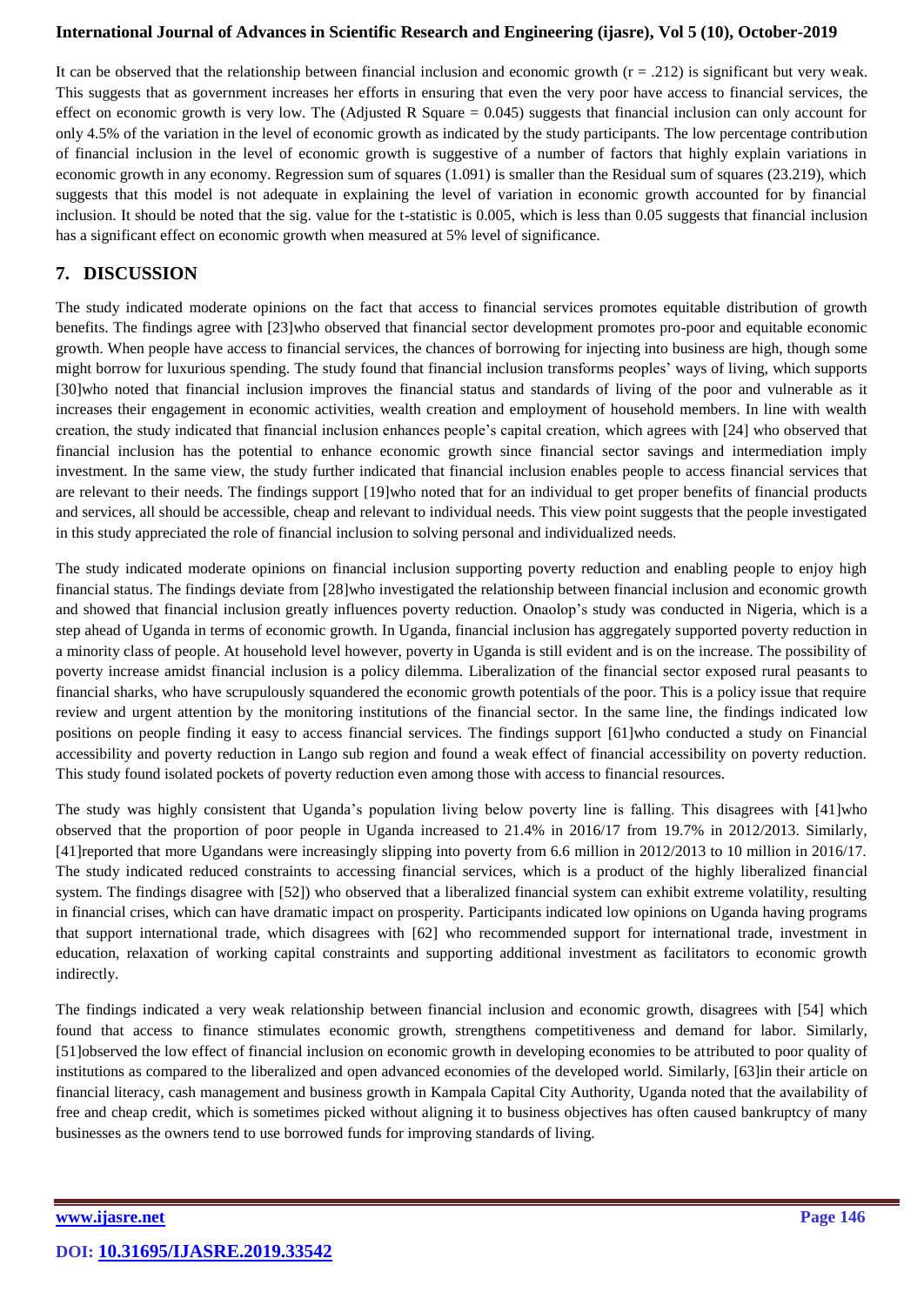## **8.CONCLUSION**

The study was conducted to examine the role of financial inclusion in economic growth basing on selected districts from western Uganda. This study established that financial inclusion is significant in supporting economic growth but its effect is very scrawny. In view of its contributive role in economic growth, financial inclusion upholds equitable distribution of growth benefits, transforms peoples' way of living, enhances capital creation and empowers people to go for financial services that are germane to their needs. These benefits would pinnacle the view that financial access to financial services supports poverty reduction. Despite that superficially high role played by financial inclusion in economic growth, few Ugandans find it easy to access financial services. In view of economic growth dimensions, the study indicated that Uganda's population living below poverty line is falling, which sounds precise in the context of national income but very unseemly in the context of household income. Many Ugandan are eking out a living. While there are indicators of reduced constraints to access to working capital, reduced constraints to accessing financial services, effective use of economic resources to produce goods and services, those in business do not see the efficacy government agendas geared to supporting international trade or investment.

## **8. RECOMMENDATIONS**

The study found government programs and policies ineptitude on international trade and investment. There is need for government to review and redesign her policies on international trade business and support for homegrown investments. The study also found that Uganda's population below poverty line is falling. There is need for quantitative metrics to ascertain the extent to which household income in proportion to national income. Several papers have recommended government interventions in financial accessibility. While there are many players in the financial services industry, people still find it hard to access this service, especially the rural poor, who lack the collateral to guarantee the security of the loans they would go for. More than often, the rural poor have lost their assets to scrupulous money lenders who promise cheap credit. Like in other papers, government, should strengthen her fiduciary roles in the economy. This paper brings to theory and practice new knowledge on financial inclusion and its perceived role in supporting economic growth in Uganda.

## **REFERENCES**

- [1] D. K. Asli and D. Klapper, Measuring Financial Inclusion, the Global Findex Database, World Bank, 2014.
- [2] J. Bagyenda, "Bank of Uganda and Financial Inclusion," *Financial Literacy Newsletter,* no. Issue 1, pp. 1-2, 26 July 2013.
- [3] D.-K. Cull and Morduch, The economic impact of expanding access to finance in Mexico, Mexico, 2012.
- [4] World Bank , Global Financial Development report 2014: Financial Inclusion, Washington, DC : World Bank. , 2014.
- [5] B. Alam and S. Sami, "Role of banks in financial inclusion in India," vol. Volume 62 , no. Issue 2 , pp. 644-656,, 2017 .
- [6] N. Mehrotra, *Financial Inclusion: An overview.,* Mumbai: National Bank for Agriculture and Rural Development, Department of Economic Analysis & Research, 2009 .
- [7] M. Brownbridge, C. Harvey and A. F. Gockel, Banking in Africa: The Impact of financial sector reforms since Independence, Oxford: J.Currey, 1998.
- [8] A. Whitworth and T. Williamson, Overveiw of Uganda Economic reform Since 1986: In Uganda's Economic Reforms Insider Accounts., New York, NY: Oxford University Press, 2010.
- [9] L. Katusiime, Three Empirical Essays on the Ugandan Foreign Exchange Market: PhD thesis., New Castle : University of Newcastle, 2015.
- [10] Uganda Economic Update, Financial Growth and Development Options for Raising More Domestic Revenue., 2018.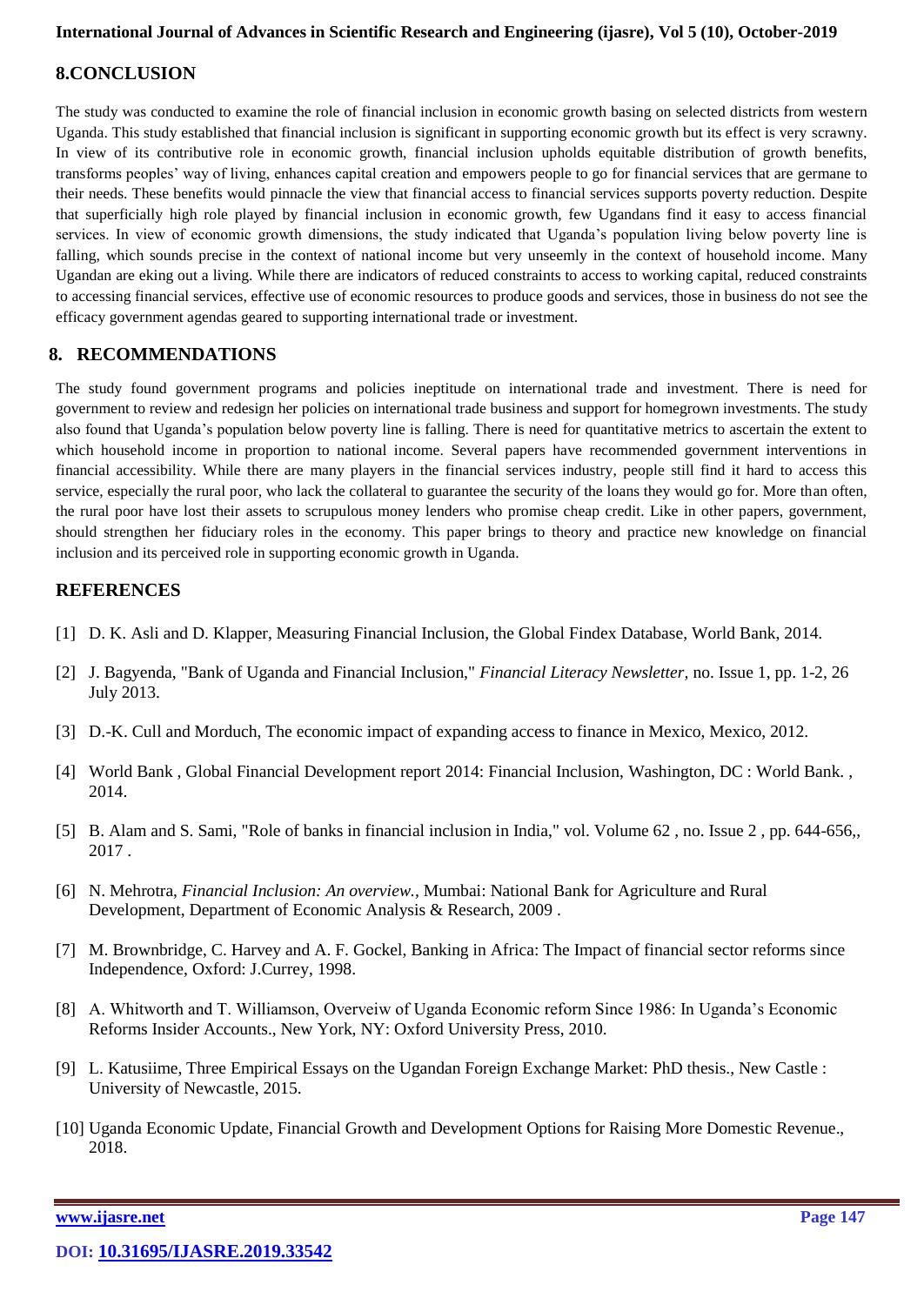- [11] Bank of Uganda , "Bank of Uganda, State of the Economy," September 2018 . [Online]. Available: www.worldbank.org/en/en/country/uganda/overview.
- [12] S. Ssewanyana and L. Bategeka, Chronic poverty and economic growth in Uganda. CPRC., Research for BASIS collaborative Research Support Program, 2007.
- [13] Bank of Uganda , Financial Inclusion project Strategy Paper, Bank of Uganda , 2013.
- [14] O. P. Ardic, M. Heimann and N. Mylenko, *Access to financial services and financial inclusion agenda around the world: A cross-country analysis with a new data set.,* World Bank, 2011.
- [15] A. Demirguc-Kunt and L. Klapper, Measuring Financial Inclusion, The Global Findex Database, 2012.
- [16] S. Johnson and M. Nino-Zarazua, "Financial access and exclusion in Kenya and Uganda.," *The journal of Development studies ,* vol. 47, no. 3, pp. 475-496, 2011.
- [17] G. W. Ssonko, *The role of Mobile Money Services in enhancing Financial Inclusion in Uganda.,* Kampala: Bank of Uganda, 2010.
- [18] FINSCOPE, *Uganda Finscope III survey report findings,* Economic policy research centre , 2013.
- [19] L. Kasekende and M. Brownbridge, "Post-crisis Monetary policy frameworks in Sub- Saharan Africa.," *African Development Review,* vol. 23, no. 2, pp. 190-201, 2011.
- [20] P. Dupas, D. Karlan and J. Robinson, Expanding Access to Formal Savings accounts in Malawi, Uganda, Chile and the Philippines., New Haven, Conn: Innovations for poverty Actions, 2013.
- [21] M. Sarma and J. Pais, "Financial Inclusion and Development," *Journal of International Development,* vol. 23, no. 5, pp. 613-628, 2011.
- [22] P. J. Christabell and R. A. Vitmal, "Financial Inclusion in Rural India: the Role of Microfinannce as a tool," *IOSR Journal of Humanities and Social Science,* vol. 2, no. 5, pp. 21-25, 2012.
- [23] World Bank, Finance for all? Policies and Pitfalls in expanding access, Washington, DC: World Bank, 2008.
- [24] K. C. Chakrabarty, "Inclusive growth- Role of Financial Sector," in *Address at the National Finance Conclusive 2010* , Bhubaneswar , 2010 .
- [25] D. Johnston and M. Jonathan, "The Unbanked: Evidence from Indonesia," *World Bank Economic Review ,* vol. 22, pp. 517-37, 2008.
- [26] A. Hannig and S. Jansen, "Cross-Country Variation in Household Access to Financial Services," in *Hannig, A & Jansen, S (2010). "Cross-Country VariWorld Bank Paper Conference on Access to Finance*, Washington DC, 2010.
- [27] G. Hariharan and M. Marktanner, The growth potential from Financial Inclusion, ICA Institute and Kennesaw State University., 2012.
- [28] R. Sahay, M. Cihak, P. N'Diaye, A. Barajas, S. Mitra, A. Kyobe and S. R. Yousefi, "Financial Inclusion: Can it meet multiple macroeconomic goal?," *Sahay,R., Cihak, M., N'Diaye,P., Barajas,A., Mitra,S., Kyobe,A.. Yousefi,SInternational Monetary Fund,* 2015.
- [29] D. Sharma, "Nexus between Financial Inclusion and Economic Growth: Evidence from the emerging Indian economy," *Journal of Financial Economic Policy,* vol. 8, no. 1, pp. 13-36, 2016.
- [30] Outlook Regional Economic , "Sub-Saharan Africa: Dealing with the gathering clouds," *International Monetary*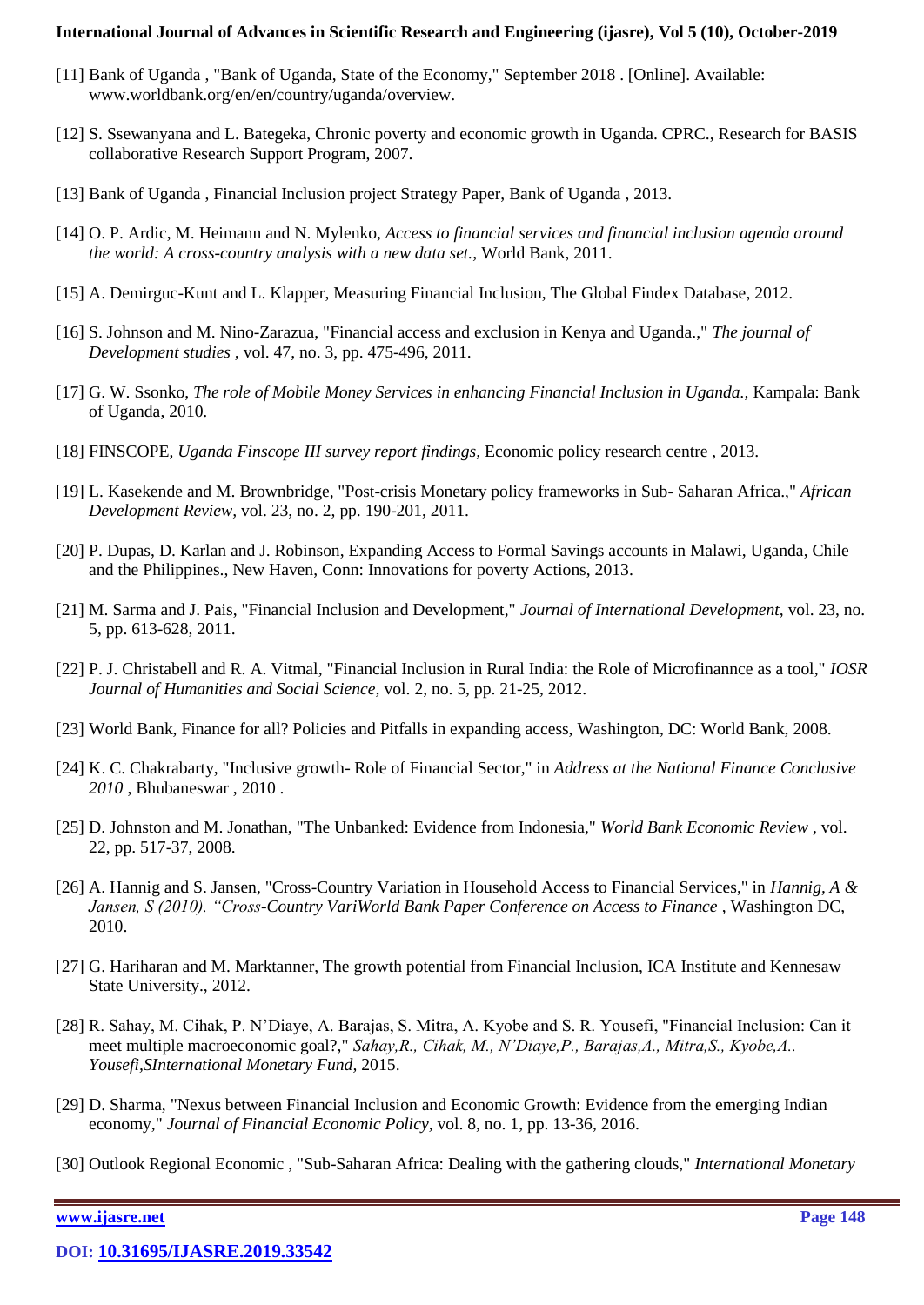*Fund. ,* 2015.

- [31] A. R. Onaolop, "Effects of Financial Inclusion on the Economic Growth of Nigeria (1982-2012)," *International Journal of Business and Management Review ,* vol. 3, no. 8, pp. 11-28, 2015.
- [32] H. Clark, " Financial Inclusion and HIV/AIDS: Some issues for consideration for the workshop on Micro-Finance and HIV/AIDS," *Journal of Parker,* vol. 2, no. 3, pp. 23-26, 2013 .
- [33] S. R. Khan, Fighting Poverty with Microcredit: Experience of the Grameen Bank and Other Programmes In Bangladesh., Washington DC: World Bank, 2011.
- [34] A. Raman, "Financial Inclusion and Growth of Indian Banking System," *IOSR Journal of Business and Management (IOSRJBM) ,* vol. 1, no. 3, pp. 25 - 29, 2012.
- [35] F. O. Okafor, "Financial Inclusion: An Instrument for Economic Growth and Balanced Development in Rural Areas," *Journal of the Chartered Institute of Bankers of Nigeria,* vol. 6, no. 8, pp. 38-45, 2012.
- [36] A. Goodland, G. Onumah and J. Amadi, *Rural Finance.,* Chatham, U.K: Natural Resource Institute, 2012.
- [37] J. Yaron, M. P. Benjamin and G. L. Piprek, Rural Finance: Issue, Design and Best Practices, Washington, DC: The World Bank, 2013, pp. Yaron, J., Benjamin, M,P., and Piprek, G.L (2013) Rural Finance: Issue, Design and Best Practices., Washington DC, The World Bank..
- [38] J. Wurgler, "Financial markets and allocation of capital.," *Journal of financial economics,* 2000.
- [39] P. Mukherji, "Finacial-inclusion-unbanked-population-financial-services," November 2014. [Online]. Available: http://articles.economictimes.indiantimes.com.
- [40] M. N. A. Siddik, G. Sun and S. Kabiraj, "Financial Inclusion and its determinants: a study of Bangladesh," *FinIndian Journal of Finance,* vol. 9, no. 6, pp. 7-29, 2015.
- [41] A. B. Abiola, B. A. Folasad and E. O. Alexander, "Financial Inclusion and Economic Growth in Nigeria," *International Journal of Economics and Financial Issues.,* vol. Vol. 5 , no. Issue 3,, 2015.
- [42] A. Kibricioglu and S. Dibooglu, Long-run Economic growth: An interdisciplinary approach, University of Illinois at Urbana-Champaign, 2001.
- [43] Uganda Bureau of Statistics, "Uganda National Household Survey 2016/17," Uganda Bureau of Statistics, Kampala, 2017.
- [44] IMF , *Poverty Reduction Strategy Paper- Progress Report.,* Washington D.C: International Monetary Fund, 2014.
- [45] J. Oruo, The relationship Between Financial Inclusion and GDP Growth in Kenya., Nairobi: University of Nairobi , 2013.
- [46] S. K. Lenka and R. Sharma, "Does Financial Inclusion Spur Economic Growth in India?," *The Journal of Developing Areas,* vol. 51, no. 13, pp. 215-228, 2017.
- [47] V. Swamy, "Financial Inclusion, gender dimension and economic impact on poor households.," *World development ,* vol. 56, pp. 1-15, 2014.
- [48] L. Ductor and D. Grechyna, "Ductor, L., Grechyna, D. (2015). Financial Development, real sector, and economic growth. International Review of Economics and Finance 37,393-405," *International Review of Economics and Finance,* vol. 37 , pp. 393-405, 2015.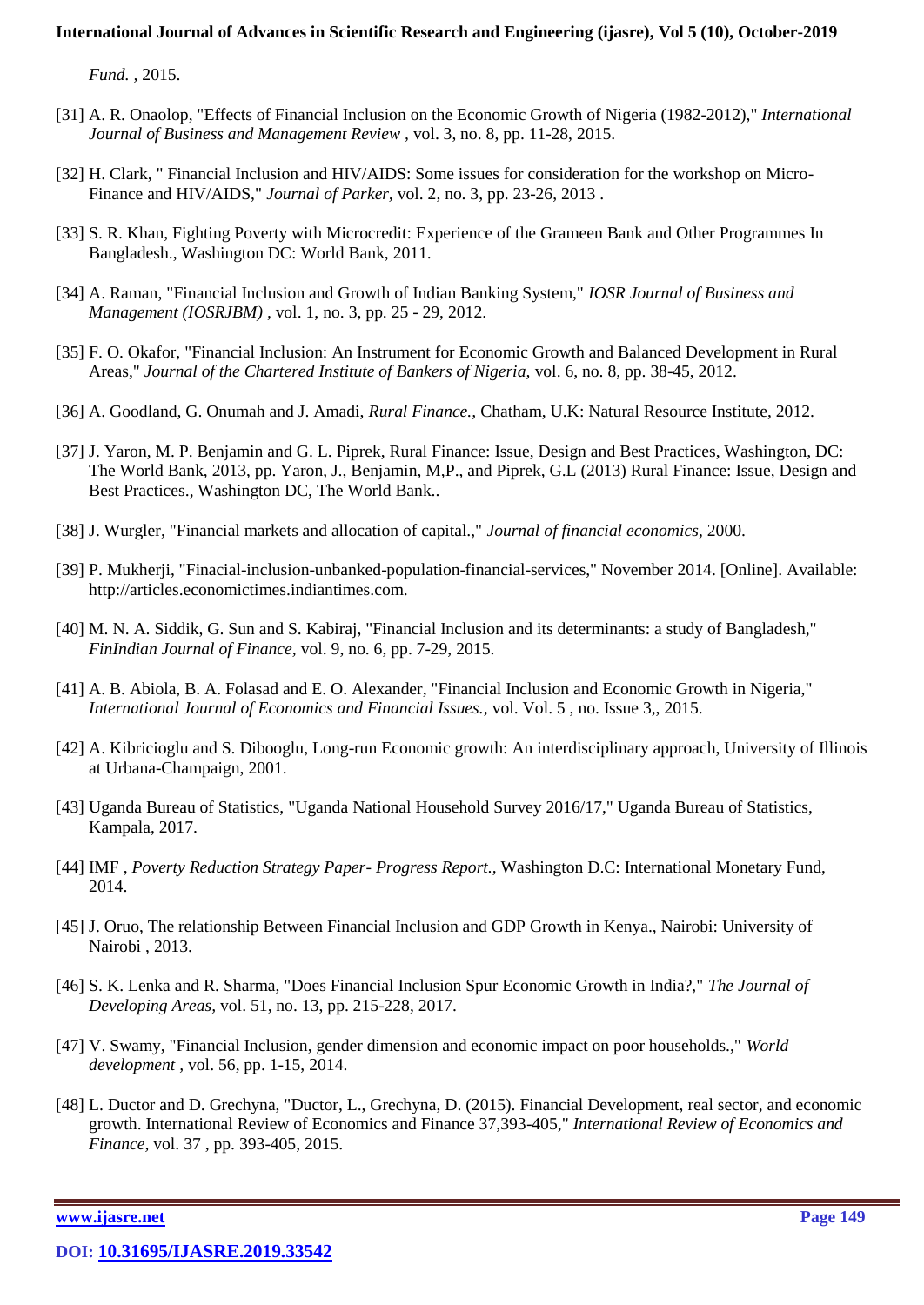- [49] A. Demirguc-Kunt, E. Feyen and R. Levine, "The evolving importance of banks and securities markets.," *World Bank Economic Review,* vol. 27, pp. 476-490, 2013.
- [50] B. Cournede, O. Denk and P. Hoeller, *Finance and Inclusive growth.,* Paris: OECD Publishing, 2015.
- [51] T. Beck, B. Buyukkarabacak, F. Rioja and N. Valev, "Who gets the credit? And does it matter? Household Vs Firm lending a cross countries.," *B.E Journal of Macroeconomics Contributions,12,1-44.,* vol. 12, pp. 1-44, 2012.
- [52] C. Eggoh, Financial Development, Financial Instability and Growth: A Reappraisal, Eggoh, C. (2008). "Financial DevelopmentLaw, Economic and Management Faculty, University or Orleans, 2008.
- [53] A. Bonfiglioli and C. Mendicino, *Financial Liberalization, Banking Crises and Growth: Assessing the links,*  Stockholm , 2004.
- [54] A. Dimitras, M. Kyriakou and G. Latridis, "Financial Crisis, GDP variation and earning management in Europe," *Dimitras, A., Kyriakou, MResearch in International Business and Finance ,* vol. 34, pp. 335-338, 2015.
- [55] J. Creel, P. Hubert and F. Labondance, "Financial Stability and Economic Performance," *Economic Modeling,*  vol. 48, pp. 25-40, 2015.
- [56] World Bank, Global Financial development report: Rethinking the role of the state in finance, 2013.
- [57] J. Alani, "Effects of technological progress and productivity on economic growth in Uganda," *Procedia economics and Finance,* vol. 1, pp. 14-23, 2012 .
- [58] H. W. Tega, A. J. Adegoke and D. Adegbola, " The role financial inclusion in economic growth and poverty reduction in a developing econmy. International Journal of Research in Economics and Social Sciences, 7(5), 265-271," *The role financial inclusion in economic growth and poverty reduc International Journal of Research in Economics and Social Sciences,* vol. 7, no. 5, pp. 265-271, 2017.
- [59] R. Yorulmaz, "Financial inclusion and economic growth development: A case study of turkey and a crosscountry analysis of European Union," Clemson University, 2012.
- [60] K. C. Otiwu, P. A. Okere, L. N. Uzowuru and P. N. Ozuzu, "financial inclusion and economic growth of nigeria (The Microfinance option)," *International Journal forIinnovation Education and Research,* vol. 6, no. 2, pp. 61- 74, 2018.
- [61] H. K. Ammar and H. A. Azhar, "Financail inclusion and economic development in Iraq," *International Journal of Science and Research ,* vol. 6, no. 10, pp. 1758-1767, 2017.
- [62] A. Grakolet, G. Zamereith and P. Mendy, "Financial inclusion and economic growth in WAEMU: A multiscale heterogeneity panel causality approach," *Munich Personal RePEc Archive,* vol. MPRA Paper No. 82251, pp. 1- 10, 2017.
- [63] M. Eton, P. E. Odubuker, M. Ejang, B. P. Ogwel and F. Mwosi, "Financial Accessibility and Poverty Reduction in Northern Uganda, Lango Sub-Region.," *International Journal of Social Science and Humanities Research ,*  vol. 7, no. 2, p. 271 – 281, 2019.
- [64] T. Beck, "Finance and Growth: lessons from the literature and the recent crisis, July 2012," Prepared for the LSE Growth Commission, 2012 .
- [65] M. Eton, G. Barigye, M. Nyangoma, F. Mwosi and B. P. Ogwel, "Financial Inclusion and Women Empowerment in Uganda, a Case of Lango Sub-Region.," *Economics, Commerce and Trade and Management. An International Journal (ECTIJ) ,* vol. Vol. 2, no. No. 1, pp. 1-11, 2018.
- [66] H. W. Tega, A. J. Adegoke and D. Adegbola, "The role financial inclusion in economic growth and poverty reduction in a developing econmy," *International Journal of Research in Economics and Social Sciences,* vol. 7,